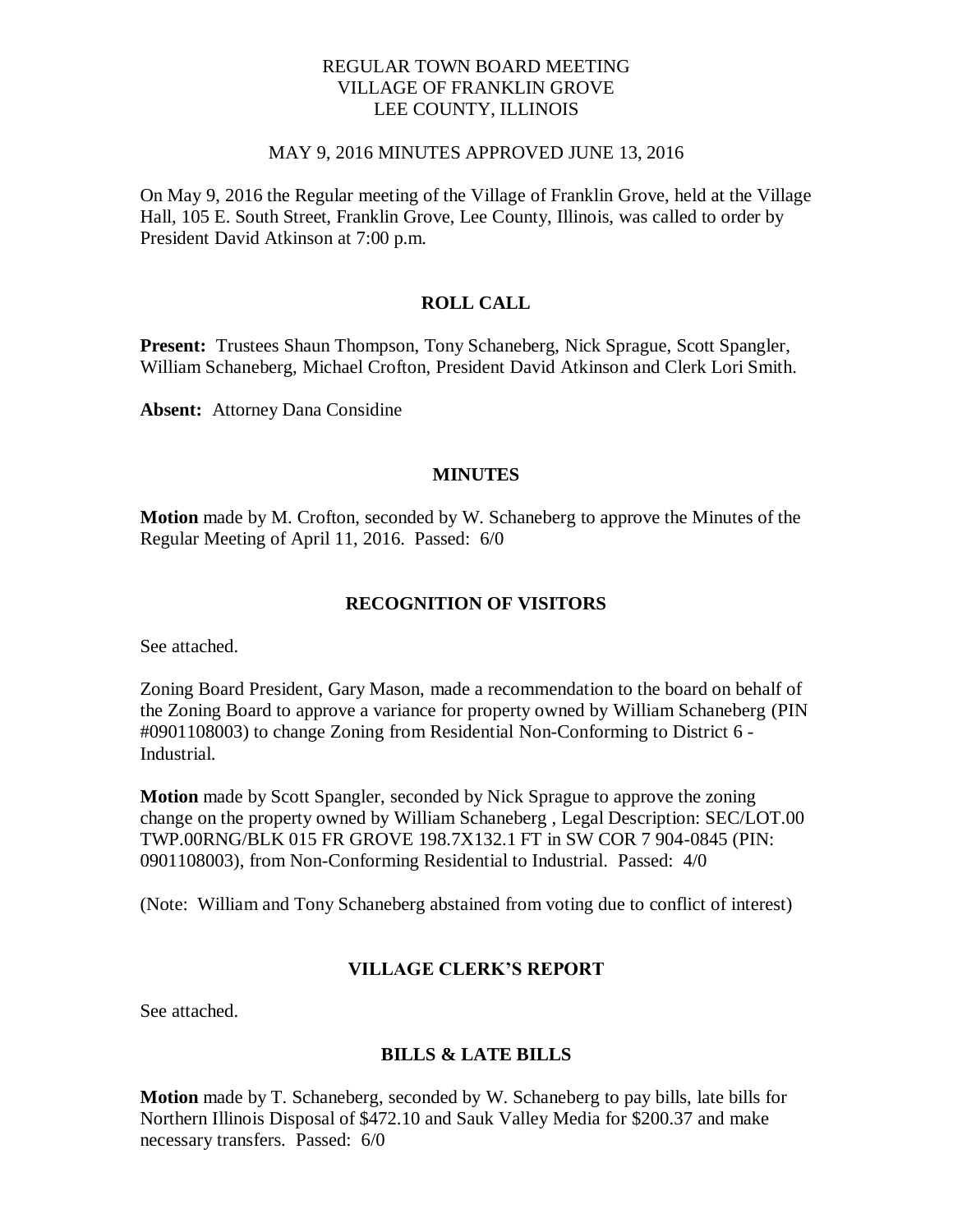It was determined that the people who should be on the signature card for the Franklin Grove Park & Recreation account are David Atkinson, William Schaneberg and Stephanie Sprague.

### **POLICE REPORT**

See attached.

Interim Police Chief Harney advised that he received 8 lbs. of prescription drugs during the Prescription Drug Drive.

Trustee Spangler advised that after reviewing the ordinances there are many not being followed and they need to be addressed. Trustee Spangler mentioned several violations that he is aware of that need to be taken care of.

# **LEGAL ISSUES (Attorney Considine)**

None

### **GENERAL ISSUES**

**Motion** made by Nick Sprague, seconded by Scott Spangler to approve the 2016 Fee Schedule. Passed: 6/0

### C**OMMITTEE REPORTS**

# **STREETS & ALLEYS**

(T. Schaneberg Chairman)

Trustee Schaneberg presented a resolution that would allow extra work to be covered under Motor Fuel Tax. After much discussion it was decided not to approve the resolution and leave Motor Fuel Tax as is.

President Atkinson advised that the Interviewing Committee for the Streets & Alleys position would be Mike Crofton, Shaun Thompson, Tony Schaneberg and David Atkinson.

# **WATER & SEWER**

(W. Schaneberg Chairman)

**Motion** made by T. Schaneberg, seconded by M. Crofton to approve up to \$7,000 to have the broken sewer line along the highway repaired. Passed: 6/0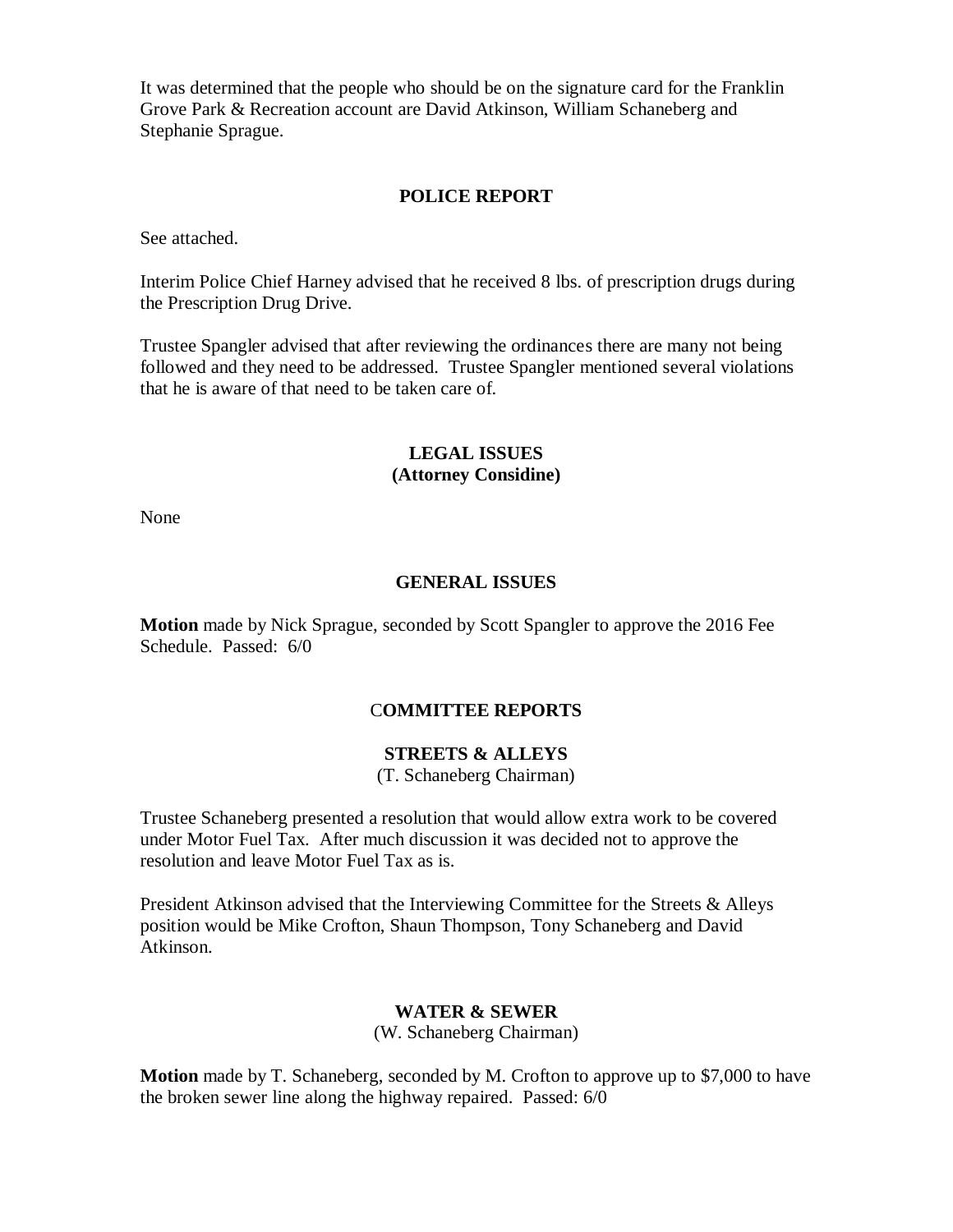# **COMMUNITY DEVELOPMENT**

(N. Sprague Chairman)

Trustee Sprague advised that McCormick's quoted a price of \$59.00 each for Sugar Maple Trees (8 to 9ft.) and \$69.00 each for Hackberry Trees (6.5 to 7 ft.) with free delivery.

### **PROPERTIES**

# (M. Crofton Chairman)

Trustee Crofton advised that we need work done on the truck and he will come back to the next meeting with pricing.

# **FINANCE AND INSURANCE COMMITTEE**

(S. Thompson Chairman)

**Motion** made by T. Schaneberg, seconded by N. Sprague to approve the Final Reading of the 2016/2017 Budge with discussed changes. Passed: 6/0

Trustee Thompson asked that gravel be put in the alley by his house.

### **TOURISM**

(S. Spangler Chairman)

Trustee Spangler advised that the Car Show is coming up and barricades will need to put up. He also advised the new website address is FranklinGrove.org and is up and running.

### **HISTORIC PRESERVATION/EARLY WARNING**

(S. Spangler Chairman)

None

### **OTHER**

**Motion** made by M. Crofton, seconded by W. Schaneberg to go into Executive Session at 9:04 p.m. under 5 ILCS  $120/2(c)(1)$  to discuss Personnel Matters. Passed: 6/0

**Motion** made by T. Schaneberg, seconded by N. Sprague to come out of Executive Session at 9:23 p.m. Passed: 6/0

No action taken during Executive Session.